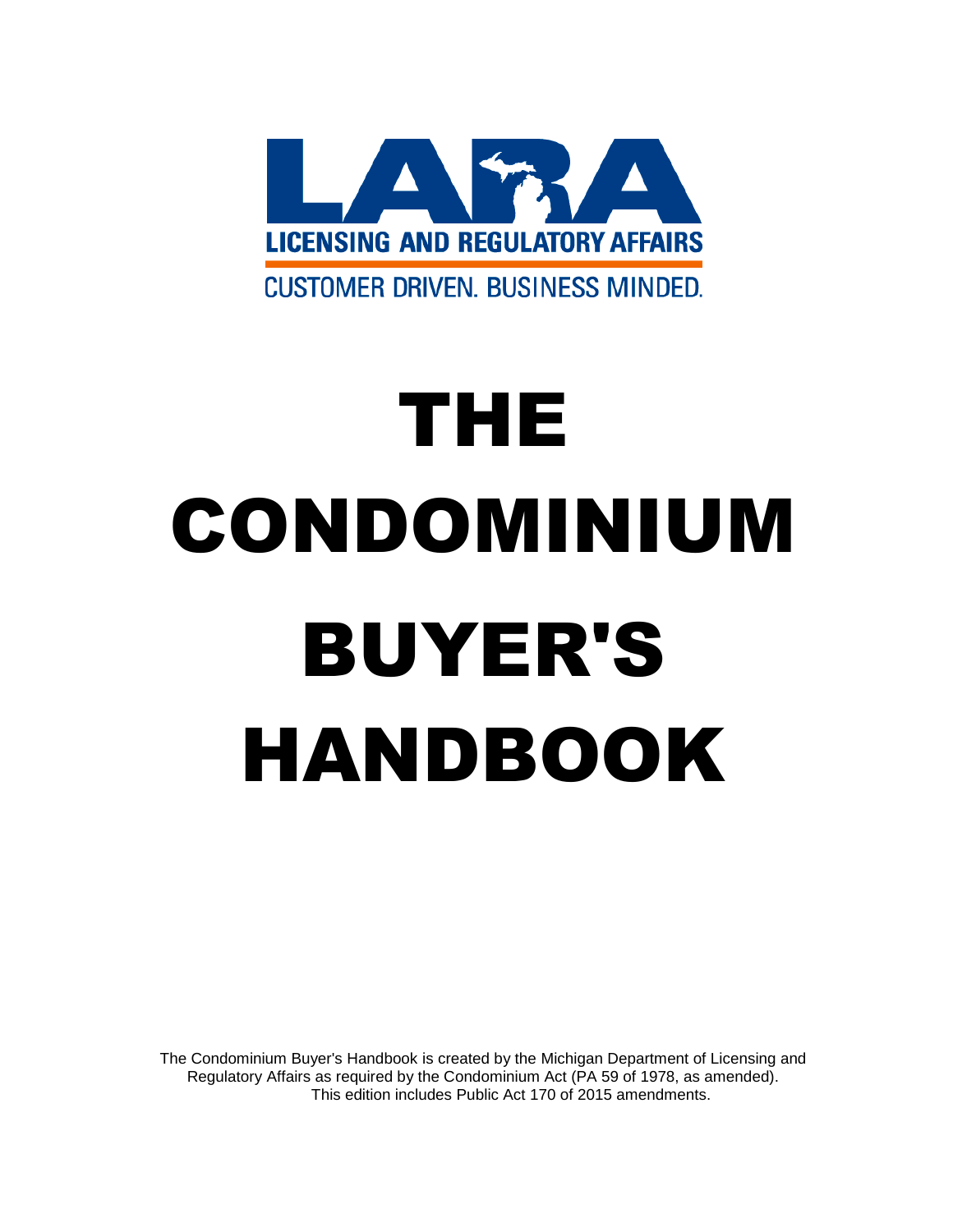## **PREFACE**

#### **The Department of Licensing & Regulatory Affairs has NO authority to enforce or regulate any provisions of the Act or the bylaws of condominium developments.**

The Condominium Buyer's Handbook is a guide for people who are interested in buying a condominium. For your protection, you should read this booklet before you sign a purchase agreement. This handbook contains a summary of portions of the Condominium Act. Although the information is directed primarily toward residential condominium buyers, the Act also covers business, manufactured housing, campground and marina condominium developments. The last section of the handbook describes the legal remedies that are available to you based on the Condominium Act.

Although the Department of Licensing and Regulatory Affairs is the designated administrator in the Act, the Legislature repealed the Department's regulatory and enforcement responsibilities in 1983.

Additional information may be found on our website at: **[www.michigan.gov/condo](http://www.michigan.gov/condo)**

**NOTE:** A person or association of co-owners adversely affected by a violation of, failure to comply with, the Condominium Act, administrative rules, or any provision of your bylaws or master deed may take action in a court of competent jurisdiction.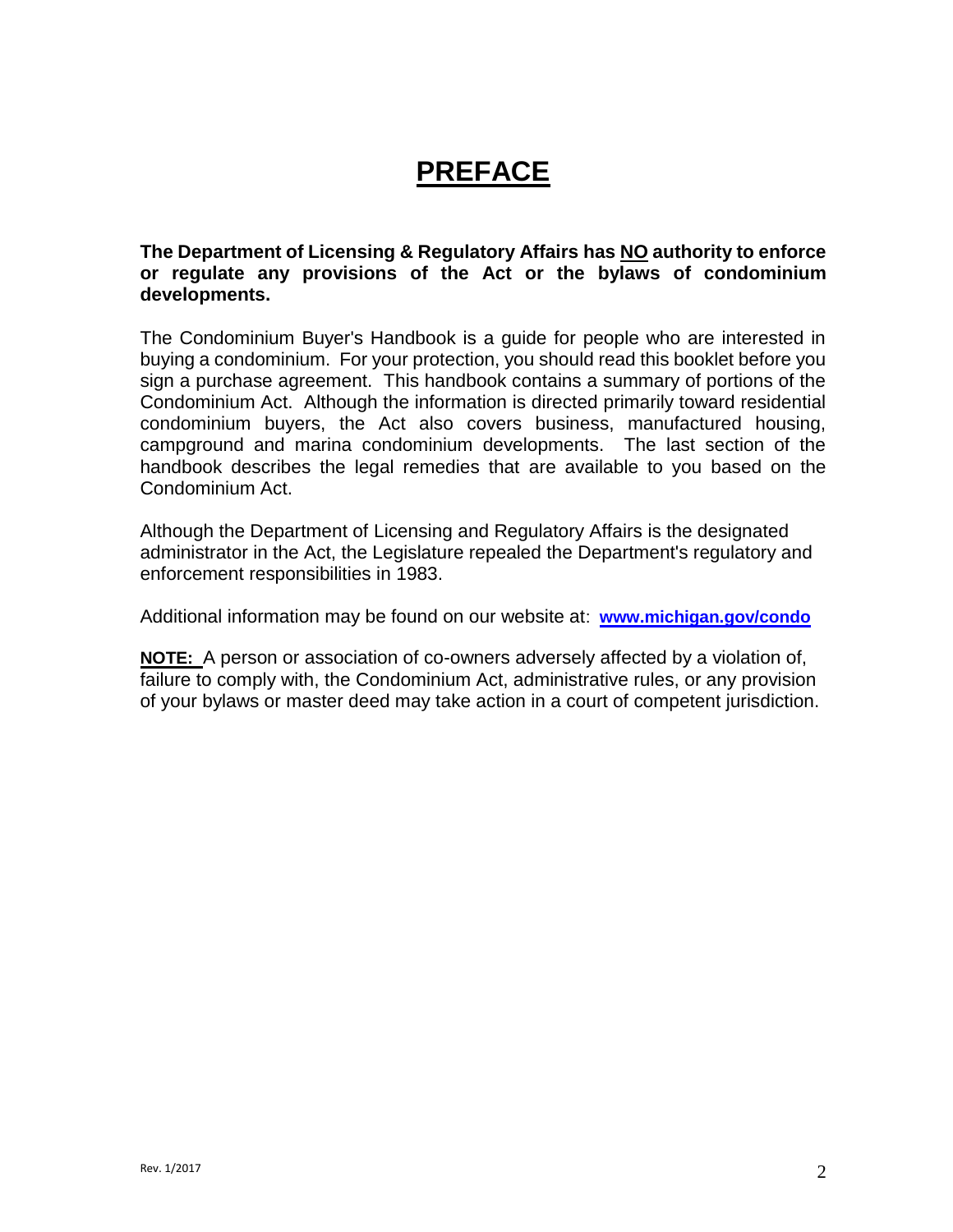#### **CONDOMINIUM OWNERSHIP**

Condominium unit co-owners have exclusive ownership rights to their unit and the right to share the common elements of the condominium development with other coowners. The condominium subdivision plan, which is part of the master deed, identifies which areas are units and which areas are common elements.

The co-owners own and maintain the development once the developer has sold all the units, unless the local government agrees to take responsibility for maintaining a portion of the development. Roads are an example of a portion of a condominium development that may become public.

The master deed provides the percentage of ownership for each condominium unit in the development. This percentage is the basis for determining your obligation for payment of monthly maintenance fees, assessments for major repairs, and may determine your voting percentage at association meetings. The association of coowners determines how much the monthly maintenance fee will be and assesses each owner for repairs to the common elements.

### **READ THE BYLAWS**

Read the bylaws for the association and condominium development as they contain provisions outlining your rights and obligations as a co-owner.

You are obligated to pay the monthly maintenance fee and any assessments. If there are no restrictions in the bylaws that place limits on increasing the monthly fee, the association has the right to determine the amount. If the roads, or any other portion of the common elements in the development need repair, the association will determine the amount each owner is responsible for paying. If there are no restrictions in the bylaws regarding assessments, the association has the right to determine the amount. If you fail to pay an assessment or monthly fee, the association may place a lien on your unit.

Modifications or repairs to your unit may require approval of the co-owners association. If you do not obtain approval, the association may take legal action against you.

Before signing a purchase agreement, you should be aware of any restrictions on pets, renting, displaying items outdoors, and other prohibitions in the bylaws. Even if a restriction is not in the bylaws when you purchase, the association may amend the bylaws. Only changes that materially affect the co-owners require a vote of all co-owners.

You may not have the right to attend association meetings unless the bylaws specify that you may attend. The bylaws may not require associations to provide minutes of their meetings to co-owners.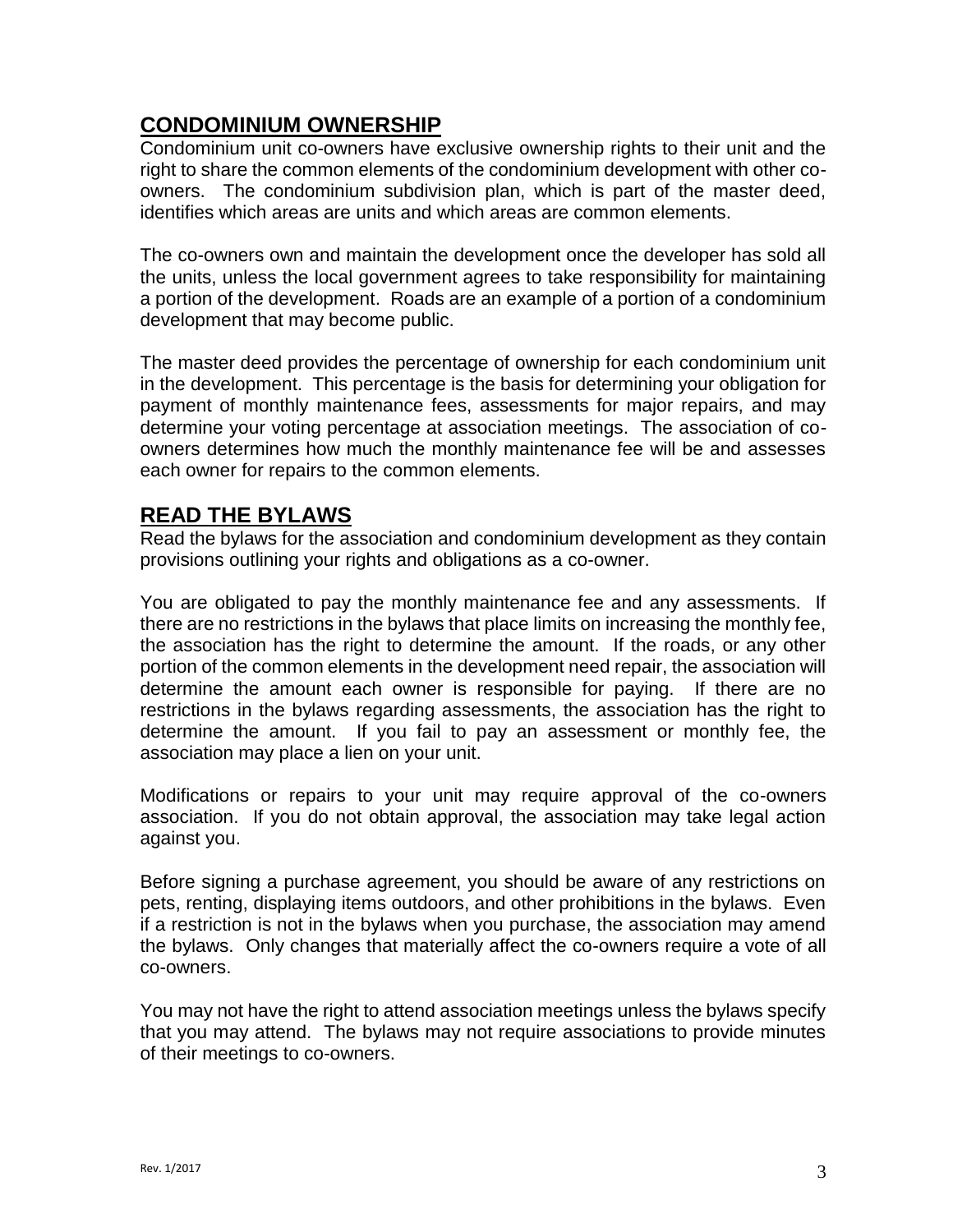#### **PRELIMINARY RESERVATION AGREEMENTS**

A preliminary reservation agreement gives you the opportunity, for a specified time, to purchase a particular condominium unit upon sale terms to be determined later. The developer must place the payment you make in an escrow account with an escrow agent. If you make a payment under a preliminary reservation agreement and cancel the agreement, the developer must fully refund the money. If you enter into a purchase agreement, the developer must credit the payment toward any payment due in the purchase agreement.

#### **PURCHASE AGREEMENTS**

**A purchaser may withdraw from a signed purchase agreement without cause or penalty within nine business days** as long as the property has not been conveyed to the purchaser. The nine-business day window starts the day the purchaser receives all the documents that the developer is required to provide. The developer must deposit payments made under a purchase agreement in an escrow account with an escrow agent.

Before signing an agreement, it is advisable to seek professional assistance to review all condominium documents.

#### **Some issues to consider before buying include the following:**

- **Do not rely on verbal promises** insist that everything be in writing and signed by the appropriate parties involved in the transaction.
- The bylaws may contain a variety of restrictions. You may be required to receive association approval for certain actions. If you do not obtain prior approval, the association has authority to enforce the legal restrictions in the bylaws.
- You may be subject to a binding purchase agreement before construction is complete. Determine whether the agreement will provide you with adequate rights if the developer does not finish the unit in time to meet the occupancy date.
- You may wish to contact the local government to determine if the developer is contractually obligated to finish the development.
- Review all restrictions, covenants, and easements that might affect the condominium project or your unit.
- Determine if the developer has reserved any rights to alter the project.
- Before signing a purchase agreement, make sure you have financing, or that the agreement specifies it is dependent on your ability to obtain a mortgage commitment for the unit.
- When buying a condominium unit in a structure, you may also be a joint owner of the furnace, roof, pipes, wires and other common elements. Ask for an architect's or engineer's report on the condition of all building components, their expected useful life and building maintenance records.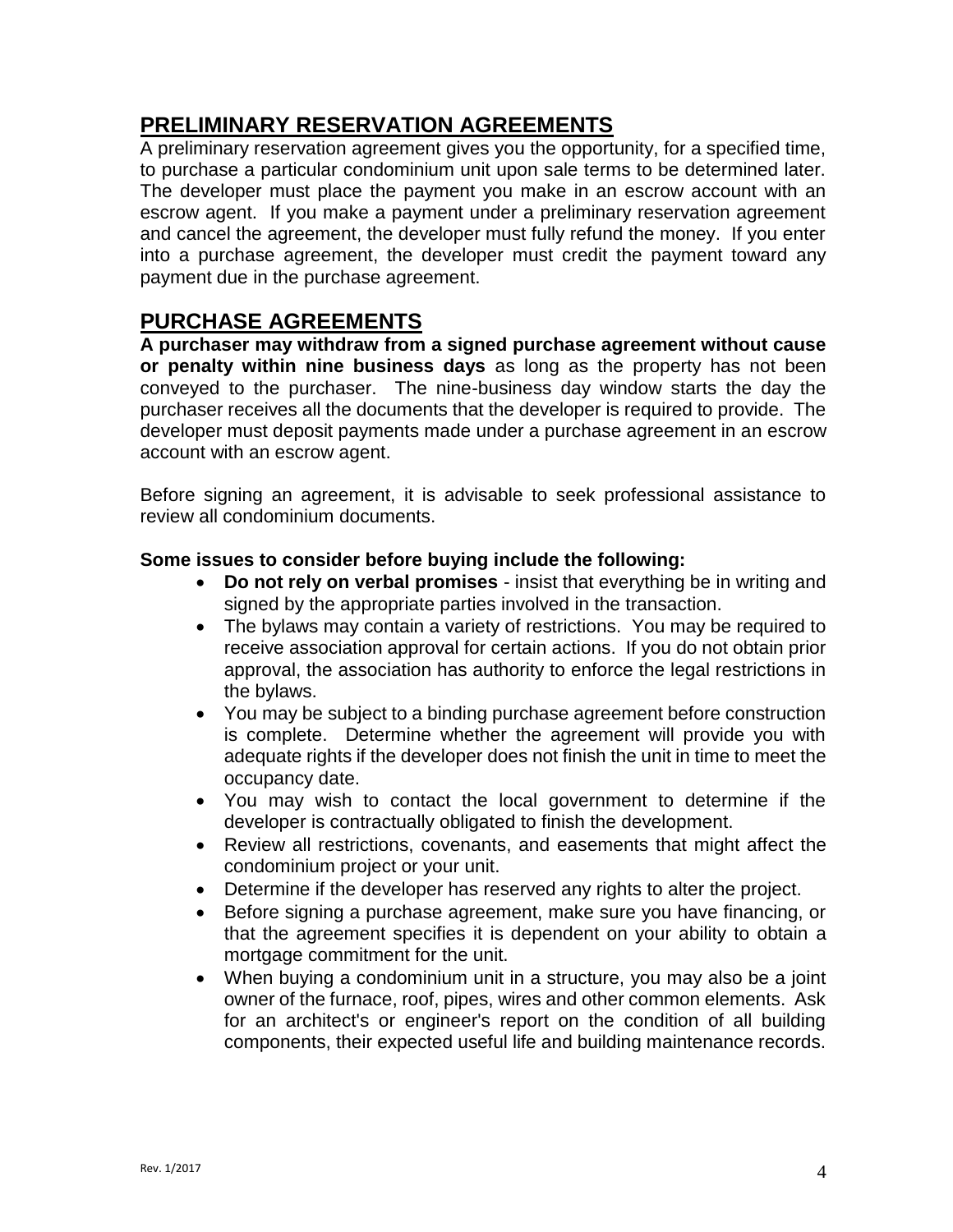• There is no governmental agency that regulates condominium associations and management companies. Only a judge has authority to order an association to comply with the Condominium Act and bylaws.

#### **DOCUMENTS THE DEVELOPER MUST PROVIDE**

The developer must provide copies of the following documents to a prospective purchaser:

- 1. The recorded master deed.
- 2. A copy of the purchase agreement and the escrow agreement.
- 3. This condominium buyer's handbook.
- 4. A disclosure statement that includes:
	- The developer's previous experience with condominium projects.
	- Any warranties undertaken by the developer.
	- The extent to which financial arrangements have been provided for completion of all structures and improvements labeled "must be built" on the subdivision plan.
	- An itemization of the association's budget.

## **ASSOCIATION OF CO-OWNERS (CONDOMINIUM BOARD)**

Initially, the developer appoints the board of directors, who govern the development until the first annual meeting. The provisions for holding the annual meeting and designating the voting procedures should be included in the condominium development bylaws. The Condominium Act, (Section 52), describes the procedure for transitioning from the developer to the association of co-owners for the governing of the development. (Also see "Election of Association of Co-owners Board of Directors" later in this handbook.)

The co-owners elect the association, which is responsible for governing the development and maintaining the general common elements. The general common elements may consist of hallways, lobbies, building exteriors, lawns, streets (if the roads are private), recreation facilities, heating, water and electric systems. The association may hire a management company to provide services for the development. They also have the right to assess co-owners for repairs. After the creation of the association, the association may adopt bylaws for the operation of the association. Rules governing the condominium development are in the bylaws that the developer created for the condominium development.

A condominium association is a private, not public entity. Meetings of the association are not subject to the Open Meetings Act, which requires public agencies to make attendance at meetings open to the public and requires the provision of minutes that describe actions taken at the meeting.

Associations are required by law to keep books and records with a detailed account of the expenditures and receipts affecting the project and its administration, and which specify the operating expenses. The developer must provide a disclosure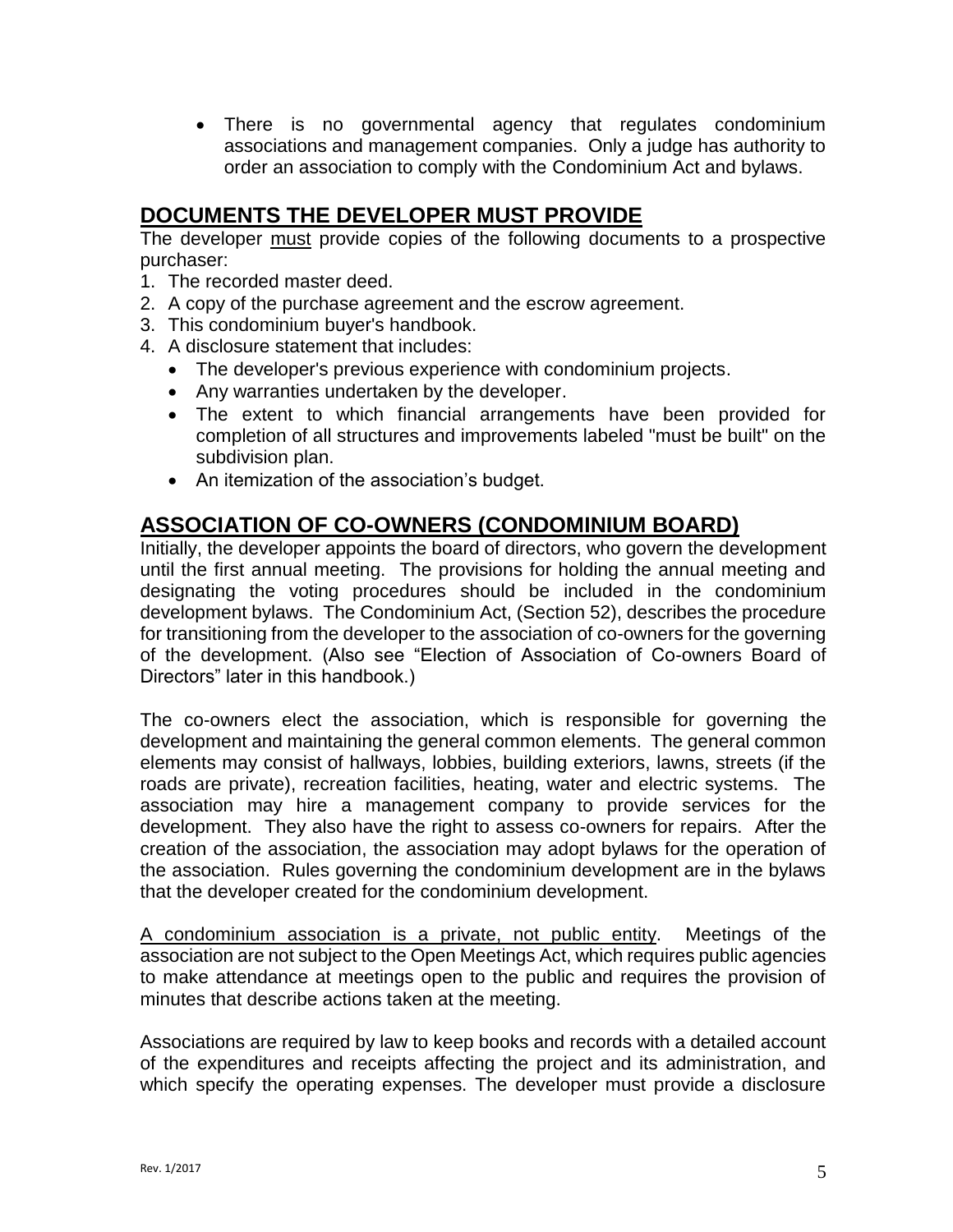statement itemizing the association's budget at the time you receive the master deed.

Associations are required to maintain a reserve fund for major repairs and replacement of common elements. The minimum amount is 10% of the annual budget on a non-cumulative basis. If the association needs additional funds for major repairs, they may have the right to assess each owner. Monthly fees and assessments are a lien on the condominium unit. You may not be exempt from monthly fees and assessments by nonuse of the common elements or by abandonment of the condominium unit.

If you have a complaint with the association or other co-owners, review the condominium bylaws to determine what recourse you have. Generally, only professional arbitrators or the courts have jurisdiction over complaints between these parties.

### **DOCUMENTS THE ASSOCIATION MUST PROVIDE**

The association must provide a financial statement annually to each co-owner. The books, records, and contracts concerning the administration and operation of the condominium project must be available for examination by any of the co-owners at convenient times. An association with annual revenues more than \$20,000 shall have its books, records, and financial statements independently audited or reviewed by a certified public account on an annual basis. However, such an association may opt out of the requirement for an independent audit or review by a certified public account by an annual affirmative vote. The association must keep current copies of the master deed, all amendments to the master deed, and other condominium documents available at reasonable hours to co-owners, prospective purchasers and prospective mortgagees.

#### **SITE CONDOMINIUMS**

The term "site condominium" is not legally defined in the Condominium Act. It is used to describe a condominium development with single-family detached housing instead of two or more housing units in one structure.

Site condominium developments must comply with the Act. The Act requires developers to notify the appropriate local government of their intent to develop a condominium project. The type of review the development is subject to depends on the local government's ordinances. Site condominium documents are not reviewed by the State for conformance with the Condominium Act.

Another type of single-family-residential housing development in Michigan is a subdivision which is regulated according to the Land Division Act. Although a site condominium development may look like a subdivision developed in accordance with the Land Division Act, they are not the same. Subdivisions developed pursuant to the Land Division Act are subject to state review for conformance with the Land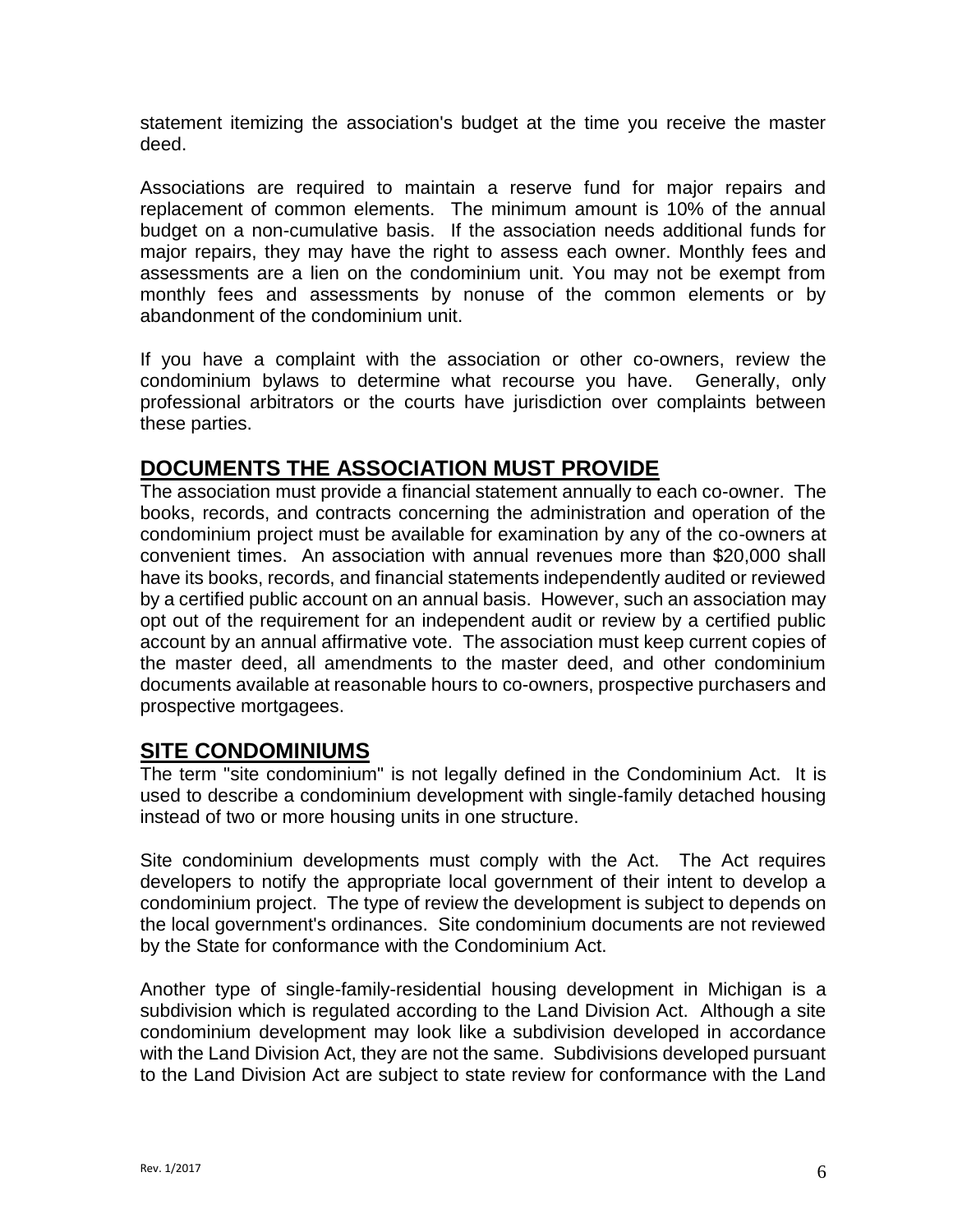Division Act. Subdivisions developed pursuant to the Land Division Act must be approved for compliance with the Land Division Act before the developer may sell any real estate.

#### **LIMITED OR GENERAL COMMON ELEMENTS**

Common elements mean the portions of the condominium project other than the condominium unit. Limited common elements are areas with usage restrictions. A carport space assigned to a unit is a limited common element. The yard of a single family detached unit, for use by the owner of that unit, may be a limited common element. General common elements such as roads, open space areas and recreation facilities are available for use by everyone in the development. The master deed specifies which areas of your condominium development are designated as limited or general common elements. Use of the common elements is governed by the bylaws for the condominium development.

## **ADVISORY COMMITTEE**

The advisory committee is established when one of the following occurs, whichever happens first: 120 days after 1/3 of the units are sold or one year after a unit is sold to a non-developer co-owner.

The purpose of the advisory committee is to meet with the development's board of directors to facilitate communication and aid in the transition of control from the developer to the association of co-owners. The advisory committee ceases when a majority of the association of co-owners is elected by the (non-developer) coowners.

#### **ELECTION OF ASSOCIATION OF CO-OWNERS BOARD OF DIRECTORS**

No later than 120 days after 25% of (non-developer) co-owners have title to the units; that may be created, at least one director, and not less than 25% of the board of directors shall be elected by the co-owners.

No later than 120 days after 50% of (non-developer) co-owners have title to the units that may be created, at least one third of the board of directors shall be elected by the co-owners.

No later than 120 days after 75% of (non-developer) co-owners have title to units, and before 90% are sold, the co-owners shall elect all but one director on the board. The developer shall have the right to designate one director only if the developer owns and offers for sale at least 10% of the units, or as long as 10% of the units remain to be created.

If titles to 75% to 100% of the units that may be created have not been sold 54 months after the first conveyance, the (non-developer) co-owners shall elect the number of board members equal to the percentage of units they hold. If the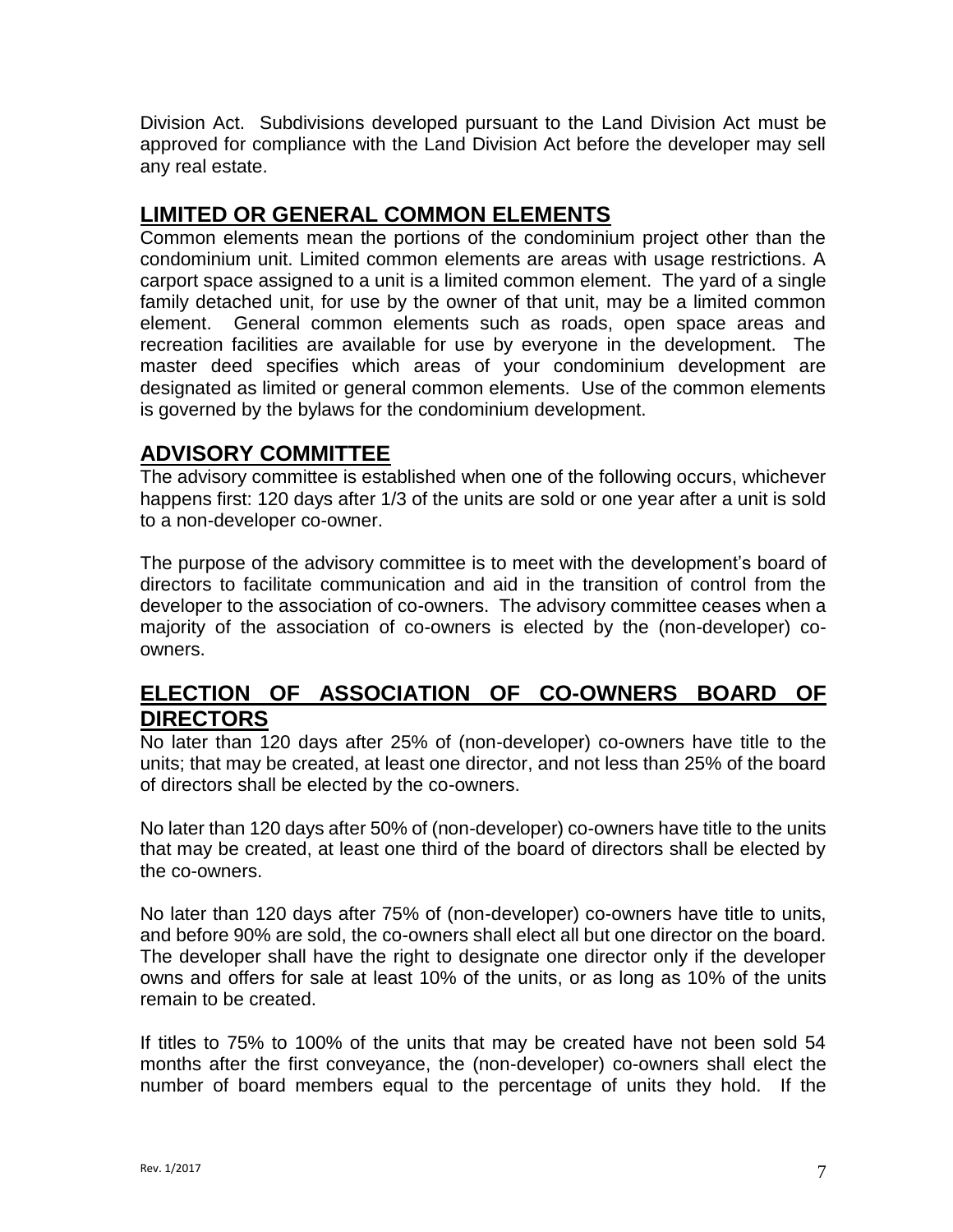developer has paid all assessments, the developer has the right to elect the number of board members equal to the percentage of units that are owned by the developer.

#### **CONDOMINIUM DOCUMENTS**

The condominium documents include the master deed, condominium subdivision plan, bylaws for the condominium project, and any other documents referred to in the master deed or bylaws. In addition, the developer is required to provide a disclosure statement.

Once the association is established, it may adopt another set of bylaws pertaining to the association's operation. The association or management company must keep books and records with a detailed account of the expenditures and receipts affecting the project and its administration, and which specify the operating expenses.

### **AMENDMENTS TO CONDOMINIUM DOCUMENTS**

If the condominium documents contain a statement that the developer or association of co-owners has reserved the right to amend the documents for that purpose, then the documents may be amended without the consent of the co-owners, as long as the change does not materially alter or change the rights of a co-owner.

The master deed, bylaws and condominium subdivision plan may be amended, even if the amendment will materially alter or change the rights of a co-owner with the consent of at least 2/3 of the votes of the co-owners and mortgagees.

The method or formula used to determine the percentage of value of each unit for other than voting purposes cannot be modified without the consent of each affected co-owner.

A co-owner's condominium unit dimensions or limited common elements may not be modified without the co-owner's consent.

The association of co-owners may amend the condominium documents as to the rental of units or terms of occupancy. The amendment does not affect the rights of any lessors or lessees under a written lease executed before the effective date of the amendment, or condominium units that are owned or leased by the developer.

#### **REMEDIES AVAILABLE PURSUANT TO THE CONDOMINIUM ACT**

A developer who offers or sells a condominium unit in violation of the Act is liable to the purchaser for damages.

A person or association of co-owners adversely affected by a violation of, or failure to comply with, the Act, the administrative rules issued under the authority of the Act, or any provision of an agreement or a master deed may take action in a court with jurisdiction. The court may award costs to the prevailing party.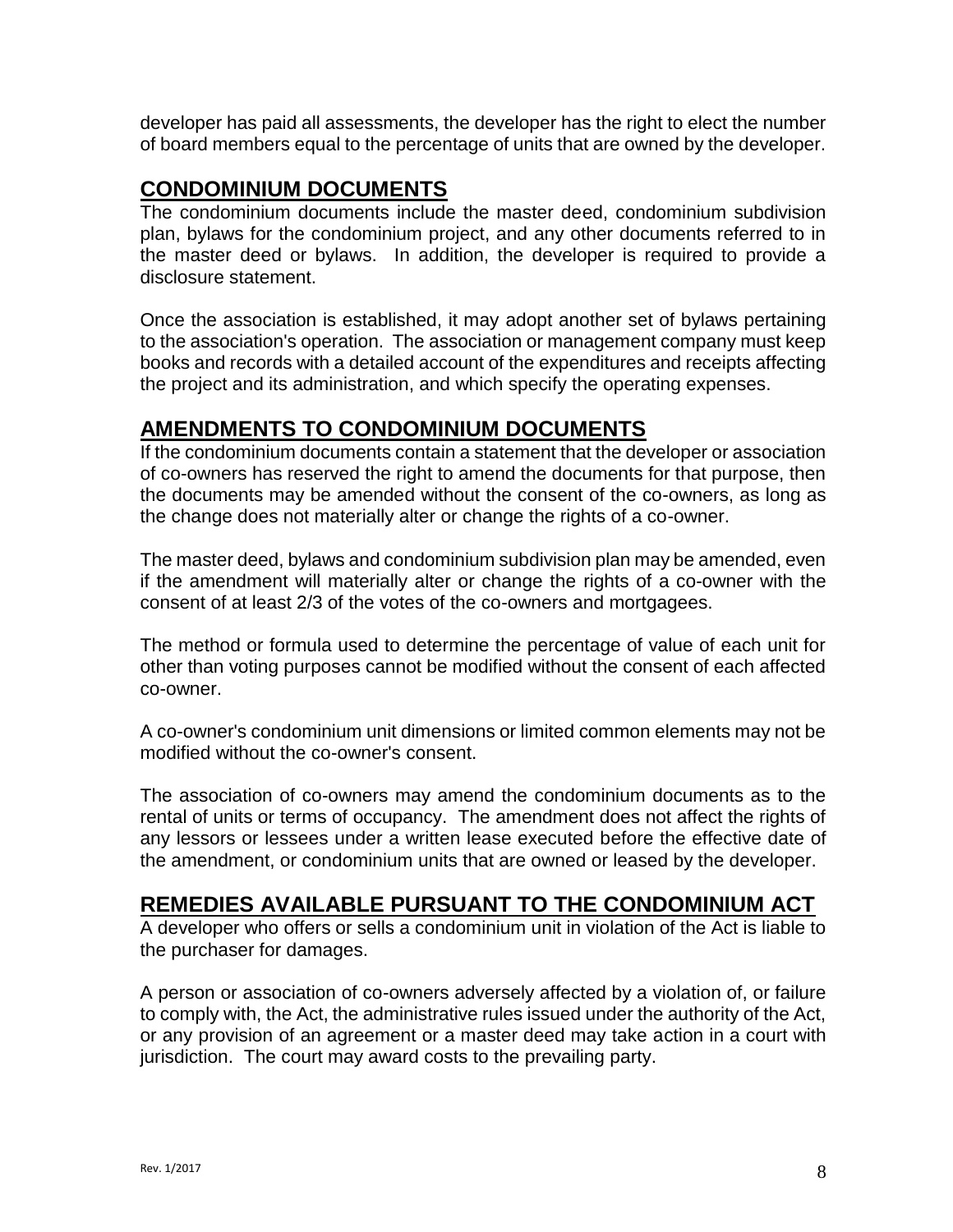A co-owner may take action against the association of co-owners to compel the association to enforce the condominium documents. To the extent that the condominium documents expressly provide, the court shall determine costs of the proceeding and the successful party shall recover those costs.

A co-owner may take action against another co-owner for injunctive relief or for damages for noncompliance with the terms of the condominium documents or the Act.

For condominium projects established on or after May 9, 2002, the bylaws must contain a provision that disputes relating to the interpretation of the condominium documents or arising out of disputes among co-owners may be resolved through arbitration. Both parties must consent to arbitration and give written notice to the association. The decision of the arbitrator is final and the parties are prohibited from petitioning the courts regarding that dispute.

A co-owner, or association of co-owners, may execute a contract to settle by arbitration for any claim against the developer that might be the subject of a civil action. A purchaser or co-owner has the exclusive option to execute a contract to settle by arbitration for any claim against the developer that might be the subject of a civil action and involves less than \$2,500. All costs will be allocated in the manner provided by the arbitration association. A contract to settle by arbitration must specify that the arbitration association will conduct the arbitration. The method of appointment of the arbitrator will be pursuant to rules of the arbitration association. Arbitration will be in accordance with Public Act No. 236 of 1961, (MCL 600.5001 to 5065), which may be supplemented by rules of the arbitration association. An arbitration award is binding on the parties to the arbitration.

The Condominium Act provides the right to notify the governmental agency that is responsible for the administration and enforcement of construction regulations of an alleged violation of the state construction code, other applicable building code, or construction regulation.

A person who willfully and knowingly aids in misrepresentation of the facts concerning a condominium project, as described in the recorded master deed, is guilty of a misdemeanor and shall be punished by a fine, imprisonment, or both. Actions under MCC 559.258 shall be brought by the prosecuting attorney of the county in which the property is located, or by the department of attorney general.

A person can not take action arising out of the development or construction of the common elements, or the management, operation, or control of a condominium project, more than three years from the transitional control date or two years from the date of the cause of the action, whichever occurs later. The transitional control date is the date the board of directors takes office by an election where the coowners' votes exceed the developer's votes for the board members.